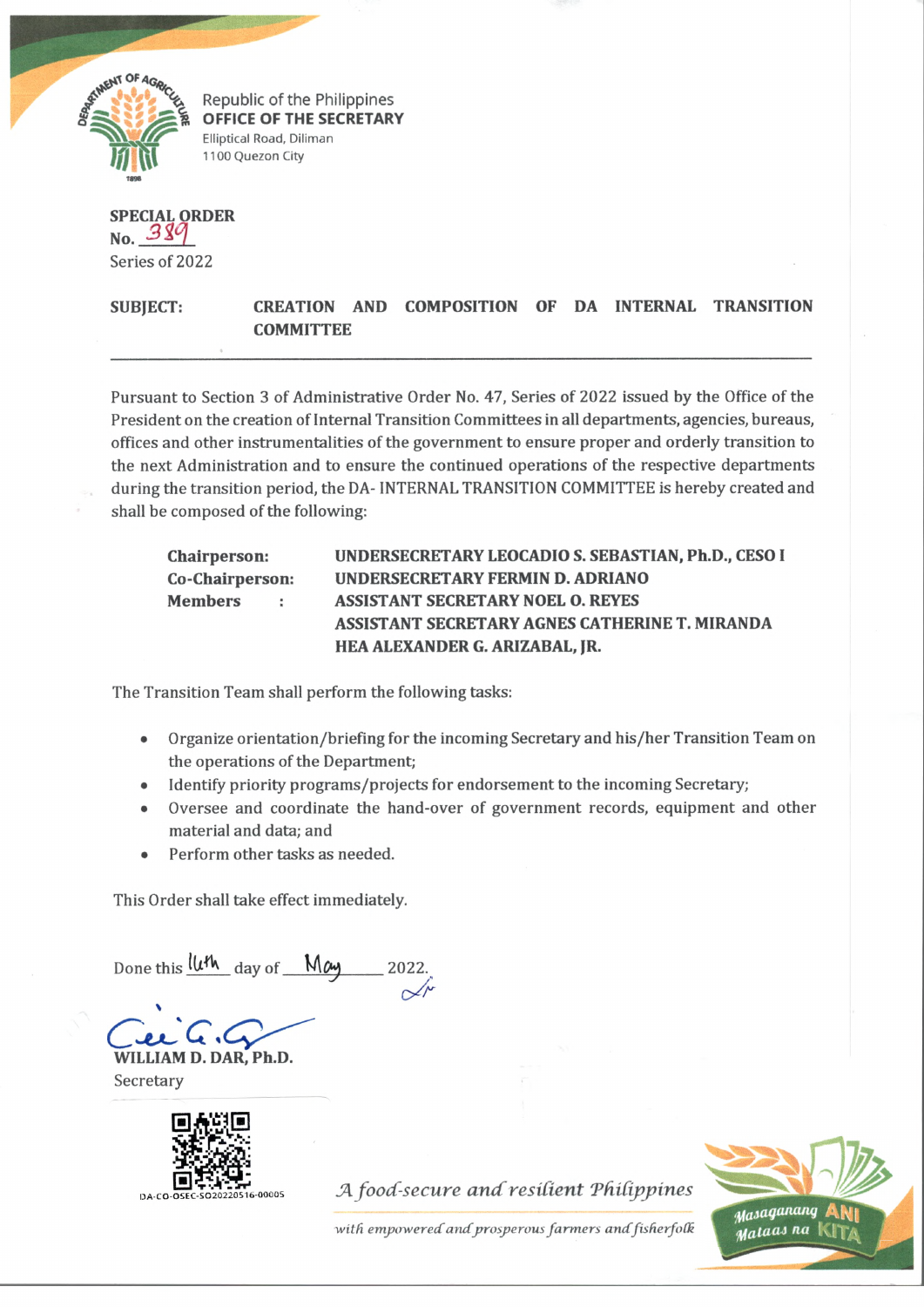

**MALACANAN PALACE** MANILA

## **BY THE PRESIDENT OF THE PHILIPPINES**

## **ADMINISTRATIVE ORDER NO.** 47

## **CREATING A PRESIDENTIAL TRANSITION COMMITTEE AND INTERNAL TRANSITION COMMITTEES IN DEPARTMENTS AND AGENCIES IN THE EXECUTIVE BRANCH**

**WHEREAS,** it is the policy of the government to undertake all reasonable measures to ensure a peaceful, orderly and smooth transfer of powers to the next duly-elected President;

**WHEREAS,** the duly-elected President and his incoming Cabinet members should be given full support and cooperation by the outgoing Cabinet to facilitate their assumption into office; and

**WHEREAS,** there is a need to create a Transition Committee that will work closely with the representatives of the President-elect to ensure a proper and orderly transition of government into the next Administration;

**NOW, THEREFORE, I, RODRIGO ROA DUTERTE,** President of the Philippines, by virtue of the powers vested in me by the Constitution and existing laws, do hereby order:

**SECTION 1. Creation of the Presidential Transition Committee.** There is hereby created a Presidential Transition Committee (PTC) which shall assist and support the transition efforts of the President:

Chairperson : Executive Secretary

Members : Secretary, National Economic and Development Authority

Secretary, Department of Budget and Management

Secretary, Department of Finance

Secretary, Department of Foreign Affairs

The Office of the Cabinet Secretariat and the Presidential Management Staff shall jointly provide technical and secretariat support to the PTC.

**THE PRESIDENT OF THE PHILIPPINES**